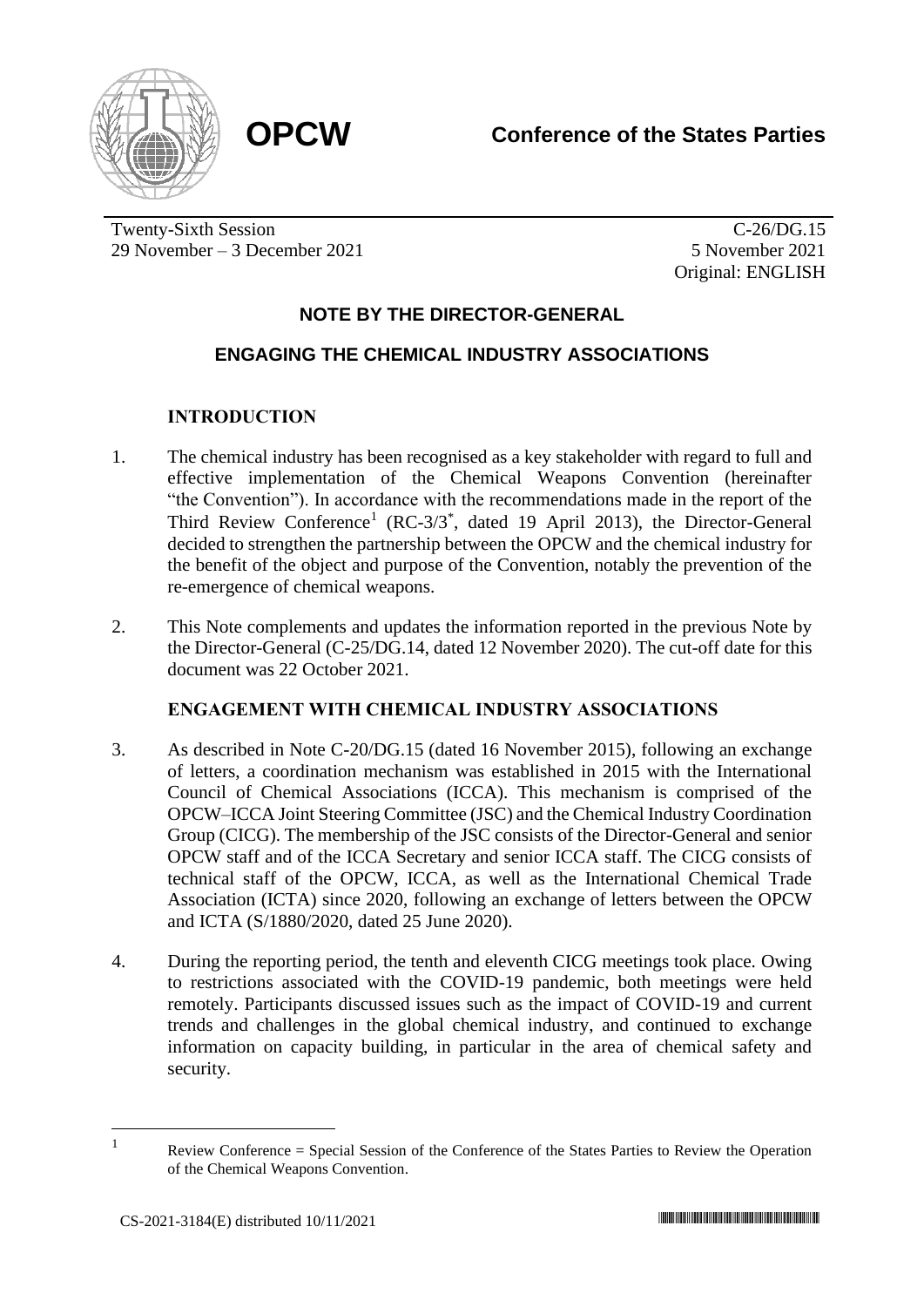## **COOPERATION ACTIVITIES RELATED TO EDUCATION AND OUTREACH**

- 5. The chemical industry associations continue to make a major contribution to OPCW capacity building. In 2021, ICCA has continued its substantial support of the Associate Programme by facilitating the identification of potential industrial plant facilities located in OPCW Member States to host participants of the Programme for training. Despite the challenges faced, seven companies from seven Member States confirmed their willingness to host participants from the Associate Programme. However, because of the evolving nature of the pandemic and the need to ensure the safety of participants for the entirety of this capacity-building programme, the Associate Programme 2021 was subsequently rescheduled and recalibrated to offer an online training programme. Two representatives from the chemical industry participated in the online session.
- 6. In addition, the Technical Secretariat (hereinafter "the Secretariat") organised, from 14 to 18 June 2021, the Responsible Care® Workshop for Russian-speaking chemical industry professionals. The event was organised in conjunction with the Russian Chemists Union in cooperation with the Mendeleev University of Chemical Technology of Russia, and supported by ICCA and the European Chemical Industry Council.
- 7. Education and outreach activities involving the chemical industry continue to be addressed during the sessions of the Advisory Board on Education and Outreach (ABEO).<sup>2</sup>
- 8. ABEO member Professor Alastair Hay gave a presentation to the security subcommittee of ICTA about The Hague Ethical Guidelines on 7 July 2021. Following this presentation, ICTA decided to fully endorse these guidelines.

# **COOPERATION ACTIVITIES RELATED TO CHEMICAL SAFETY AND SECURITY**

- 9. Since 2009, the Secretariat, in cooperation with States Parties from all regions and in partnership with other international organisations, government agencies, and specialised centres, has carried out a chemical safety and security management programme which, to date, has trained more than 3,200 experts. Since 16 October 2020, the cut-off date of the last Note (C-25/DG.14), 10 capacity-building and networking events involving participants from the chemical industry have been conducted under the programme.
- 10. Five representatives from the chemical industry joined the advanced course on chemical safety and security management for Member States of the OPCW in the Latin America and Caribbean region (GRULAC), which was held online on 22 October 2020. The course offered a critical evaluation of audit methodologies for chemical facilities to minimise the risk of safety incidents. Moreover, the participants studied methods for safeguarding the security of the chemical plant supply chain against both external and internal threats.
- 11. Six representatives from the chemical industry attended the advanced course on chemical safety and security management for Member States of the OPCW in East Asia, which was held online on 17 November 2020. The programme focused on the scenario-based approach in safety and security management and on supply chain security management strategies, with an emphasis on hazardous chemicals.

See ABEO-10/1 (dated 10 February 2021) and ABEO-11/1\* (dated 27 July 2021).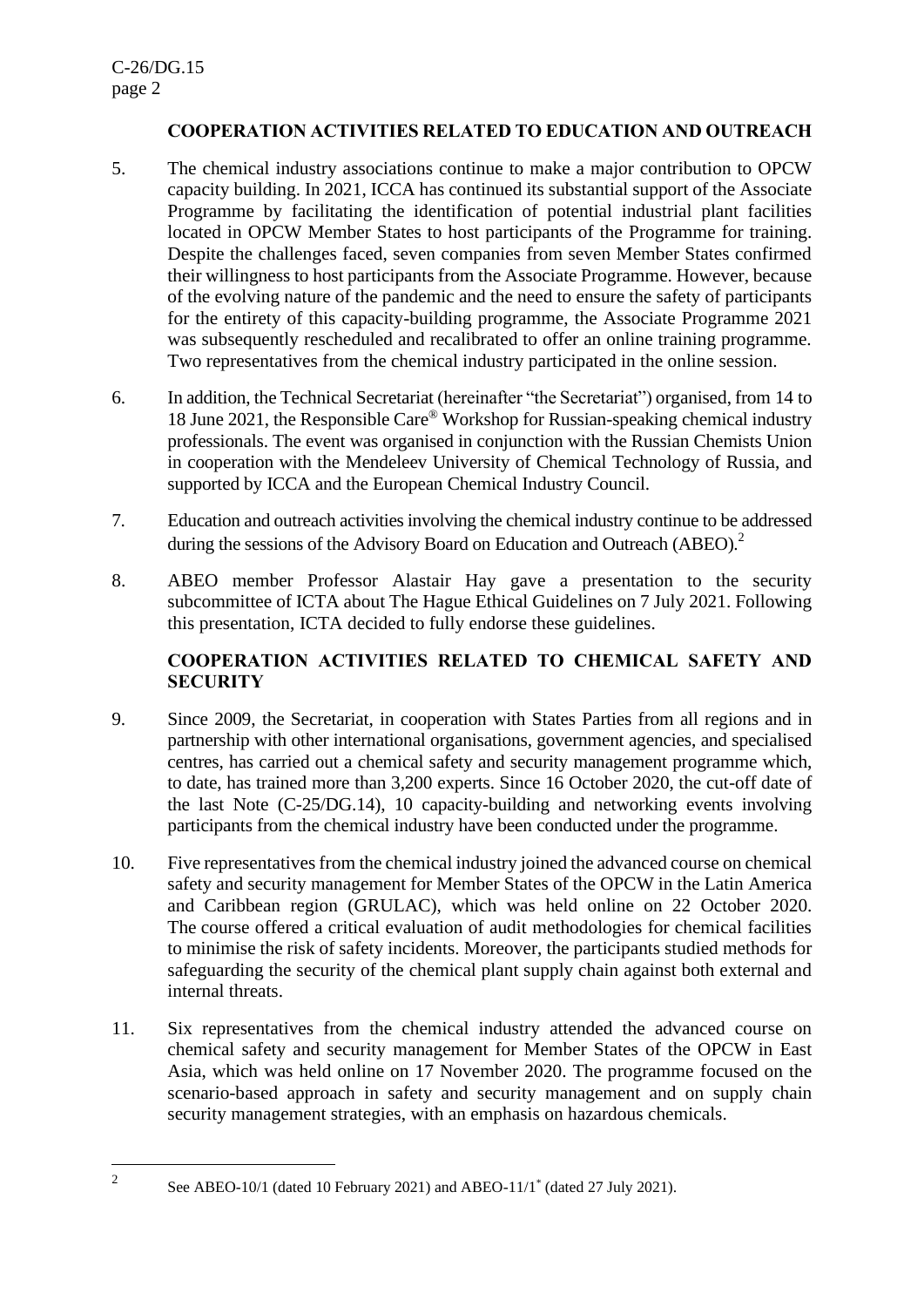- 12. Thirteen chemical industry representatives attended the "Seminar on the Chemical Weapons Convention and Chemical Safety and Security Management for Member States of the OPCW in the Asia Region", which was convened online on 23 February 2021 by the OPCW and the Qatar National Committee for the Prohibition of Weapons. The programme focused on chemical security management for chemical plants and on mechanisms to prevent the diversion of scheduled chemicals for malicious use.
- 13. On 1 April 2021, the Secretariat also convened an online "Forum on the Peaceful Uses of Chemistry: New Norms on OPCW Capacity-Building Programmes after the COVID-19 Pandemic" for the Africa Region. Among the 37 participating experts, there were two chemical industry representatives. The forum aimed to provide a platform for the States Parties to share best practices and lessons learned in connection with capacity-building efforts, particularly in light of the impact of the COVID-19 pandemic.
- 14. On 29 June 2021, the Secretariat organised an online event to launch the "Indicative Guidelines for Chemical Safety and Security in Small and Medium-Sized Enterprises to Foster the Peaceful Uses of Chemistry", an outcome of the workshops on developing tools for chemical safety and security organised in 2019. This non-binding document, the first of its kind, contains best practices in this field, to which the chemical industry may refer in its endeavour to enhance safety and security management and, ultimately, prevent and reduce incidents and accidents at chemical facilities. Representatives from Brazil, China, Germany, Italy, and the United States of America, as well as from the United Nations Environment Programme and ICCA, shared their experience during the launch.
- 15. Eight chemical industry representatives participated in the online "Symposium on Women in Chemistry" held on 1 July 2021. The symposium illustrated, inter alia, the strength and depth of the contributions of women to peaceful uses of chemistry, including chemical safety and security. In addition, the symposium raised participants' awareness of opportunities for capacity and knowledge development for women in chemistry. It also contributed to the promotion of international solidarity and cooperation aimed at developing human capital for the future of peaceful chemistry.
- 16. A representative of ICTA participated in the meeting of the Open-Ended Working Group on Terrorism held on 5 July 2021, which concentrated on the capacity-building activities of the Secretariat to assist States Parties in strengthening their legislative and regulatory frameworks on chemical security, and also examined the role of ICTA as a stakeholder in this regard. Delegations were briefed, inter alia, on ICTA's role in the chemical industry supply chain and on the challenges facing the global chemical distribution sector with regard to the illicit use of chemicals.
- 17. On 16 July 2021, the Secretariat also organised an online training programme on advanced chemical safety and security management for OPCW Member States in the GRULAC region. The training assisted participating countries in creating national action plans on chemical safety and security management. A principal focus was hazard communication, a key area in the chemical safety management framework dealing with the identification and communication of chemical hazards at the workplace. Three industry representatives took part in the training.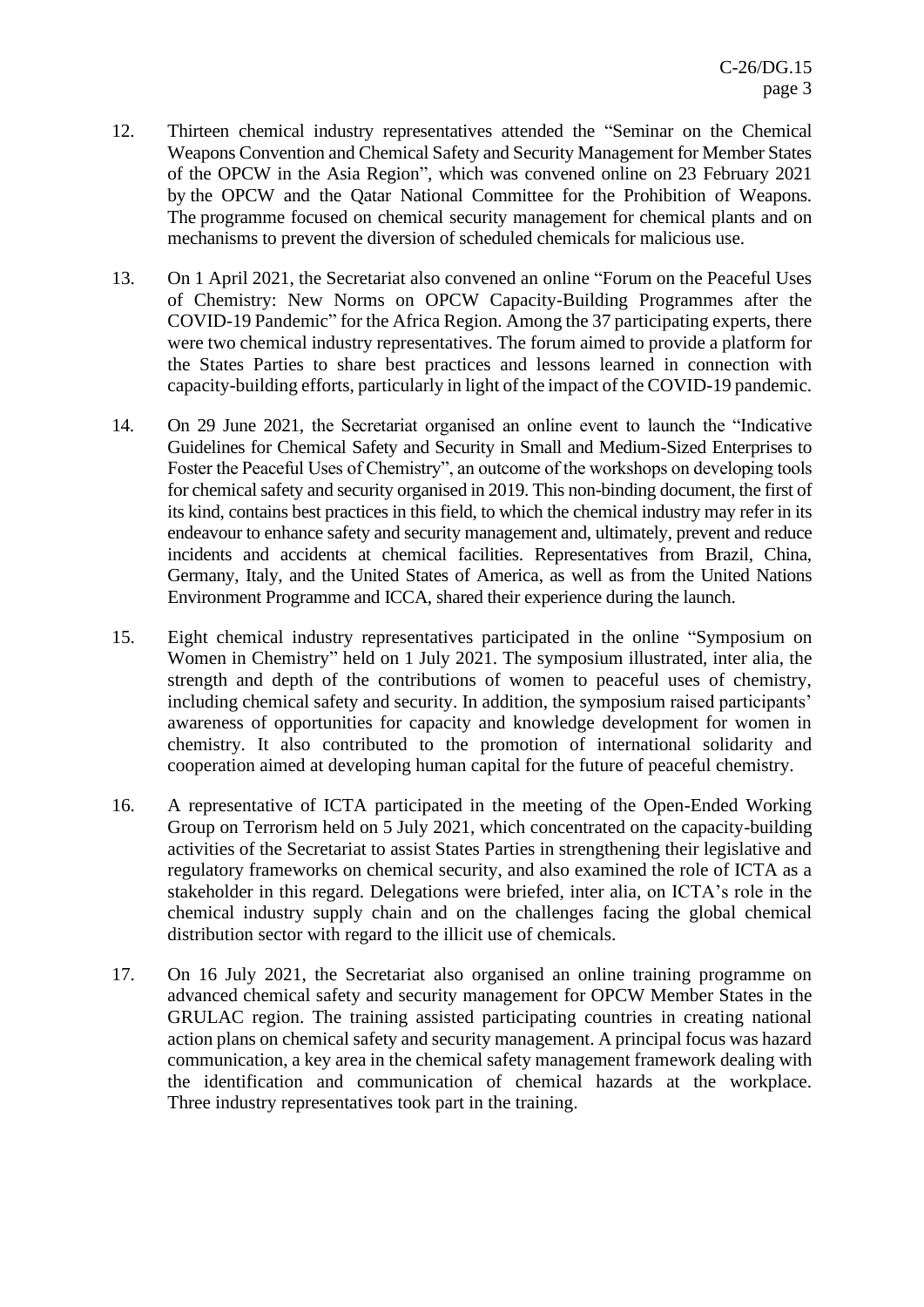C-26/DG.15 page 4

- 18. From 6 September to 8 October 2021, the Secretariat, in collaboration with the University of Wuppertal in Germany, held an online course on explosion protection and error management. The course, funded by the German Federal Government, included e-learning and live sessions with experts from the University of Wuppertal, and benefited 24 participants from OPCW Member States in Africa, Asia, and GRULAC. A wide range of stakeholders representing governments, National Authorities, academia, and the chemical industry (three representatives) participated in the event.
- 19. Sixteen chemical industry representatives attended the "Workshop on the Chemical Supply Chain: Regional Road Transport Safety and Security Management for Participants from the Asia Region", which was held online from 4 to 8 October 2021 and was conducted by the Secretariat in partnership with the University of Nottingham Malaysia. The workshop focused on land transportation and benefitted both experienced professionals from the chemical industry and governmental institutions. The participants gained knowledge and a better understanding of risk assessment, risk mitigation measures, and performance auditing, as well as of the latest research and development, including technical solutions, in monitoring and control related to the chemical supply chain.
- 20. Separately, the Secretariat organised a series of online training courses on legislative and regulatory issues on chemical security. The events were held for States Parties in Asia from 13 to 20 November 2020 (49 participants from 19 States Parties), for English-speaking African States Parties from 19 to 22 April 2021 (49 participants from 12 States Parties), and for French-speaking African States Parties from 16 to 21 October 2021 (36 representatives from 12 States Parties). Representatives from ICCA and ICTA participated in the training course and gave presentations on the voluntary chemical security measures being implemented by the chemical industry and chemical distributors, including issues and challenges encountered and how they were addressed.

## **COOPERATION ACTIVITIES RELATED TO VERIFICATION**

- 21. ICCA and ICTA representatives were invited to participate as observers in meetings of the Industry Cluster held remotely on 25 February, 5 July, and 4 October 2021, during which States Parties discussed, inter alia, the ongoing efforts to improve the effectiveness and efficiency of inspections as well as the update of the Declaration Handbook.
- 22. During the reporting period, the Secretariat delivered two online training courses on fulfilling declarations and inspections obligations under Article VI of the Convention. The courses, held globally in English from 1 March to 15 April 2021 and subregionally in Arabic from 13 to 30 September 2021, equipped participants with the knowledge and skills required for the accurate and timely submission of annual declarations under Article VI of the Convention, and provided them with practical guidance on receiving and escorting OPCW inspections. Eighty-two participants, including 20 from chemical industry organisations and trade associations, successfully completed the courses.
- 23. The Scientific Advisory Board (SAB) continues to include chemical industry representatives among its members. The SAB continues to actively look to partner with industry representatives to ensure that scientific and technical advances in industry are identified and to best understand how these advances may have an impact on the Convention. During the reporting period, the SAB and ICCA discussed modalities for holding a joint scientific workshop to exchange best practices in the determination of the hazardous properties of toxic chemicals and the possibility of phasing out these harmful substances.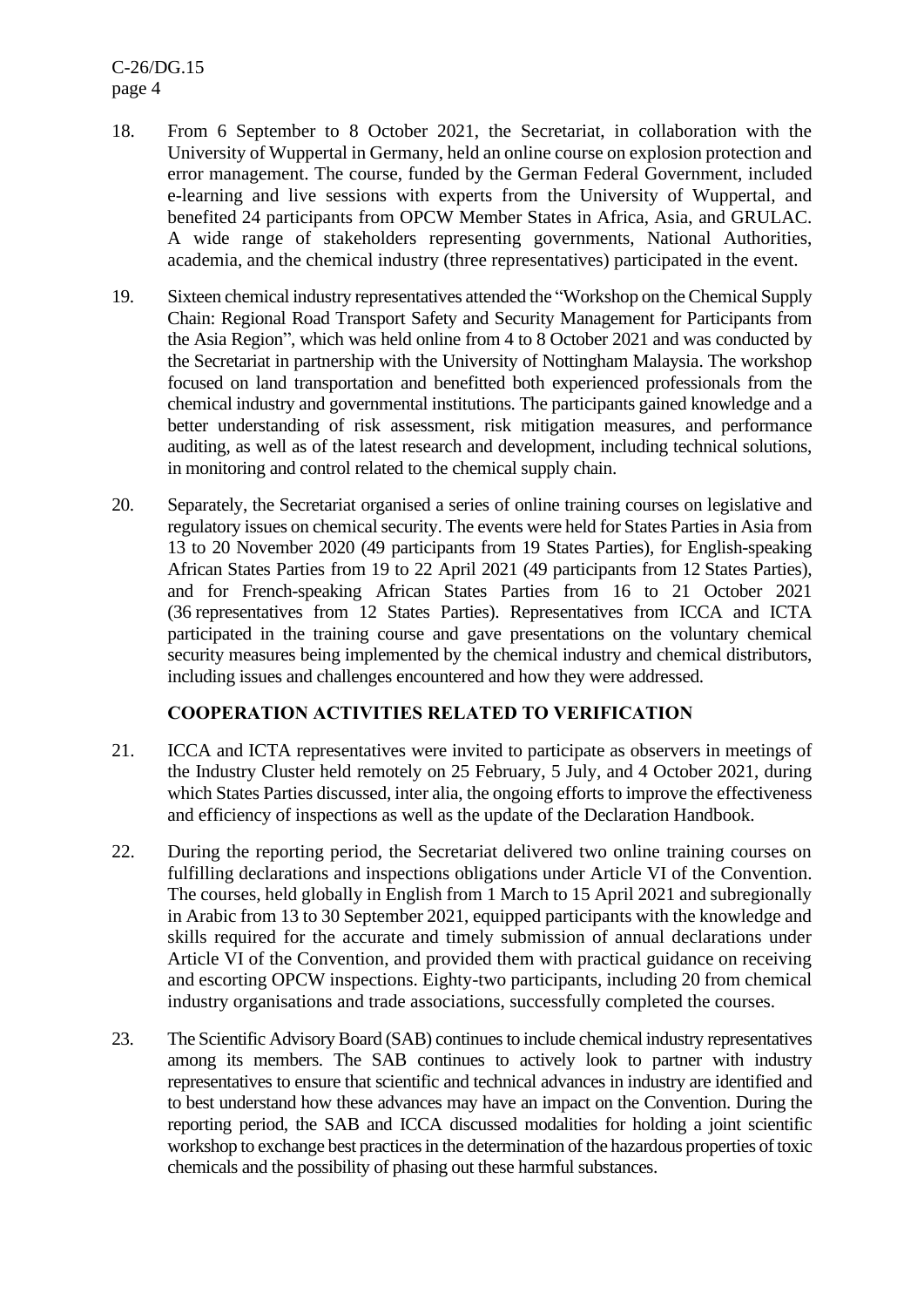## **COOPERATION ACTIVITIES RELATED TO NATIONAL IMPLEMENTATION**

- 24. In accordance with paragraph 4 of Article VII of the Convention, the National Authorities of States Parties to the Convention are to "serve as the national focal point for effective liaison with the Organization and other States Parties". Their primary function is to coordinate the activities relating to the implementation of the Convention at the national level, with all relevant stakeholders within and outside the structure of the National Authority. With the chemical industry as a key stakeholder in the implementation of the Convention, the Secretariat has been supporting National Authorities' engagement with national chemical industries.
- 25. During the reporting period, two annual meetings of National Authorities and chemical industry representatives were held. This forum of interaction has taken place in Doha, Qatar since 2014. Owing to the pandemic restrictions, both the 2020 and 2021 events were conducted online, as follows:
	- (a) the Seventh Annual Meeting of Representatives of Chemical Industry and National Authorities took place on 17 and 18 November 2020 and was attended by 65 participants from 37 States Parties, including 16 representatives from the chemical industry. The event focused on the collaborative actions among national stakeholders and pertinent modalities in light of the pandemic, chemical safety and security, and chemical production, storage, and transport issues. Both ICCA and ICTA supported this event by sharing expertise in the above-mentioned areas; and
	- (b) the Eighth Annual Meeting of Representatives of Chemical Industry and National Authorities was held on 12 and 13 October 2021. In total, 113 delegates from 52 States Parties participated in the meeting, including 28 representatives from the chemical industry. Participants discussed regulatory compliance and how to enhance the engagement of the chemical industry in the development of regulatory measures. They also exchanged information on approaches to education and outreach among the chemical industry and ways to raise awareness of the Convention at the national level. A representative of ICTA participating in this event shared information on outreach to chemical distributors to promote adherence to chemical industry security measures.

## **THE WAY AHEAD**

- 26. In accordance with decision C-19/DEC.2 (dated 1 December 2014) of the Conference of the States Parties (hereinafter "the Conference"), the provisional agenda for the Twenty-Sixth Session of the Conference (C-26/1, dated 22 July 2021) contains an agenda item dedicated to the chemical industry and the scientific community. A draft decision allowing representatives of the global chemical industry and the scientific community to attend and participate in the sessions of the Conference (C-26/DEC/CRP.6, dated 26 October 2021) will be submitted to the Conference for its approval at that same session.
- 27. The Secretariat will continue to strengthen its cooperation with the chemical industry within the current framework and in accordance with the relevant recommendations of the Third Review Conference. The Secretariat plans to host two meetings of the CICG in 2022.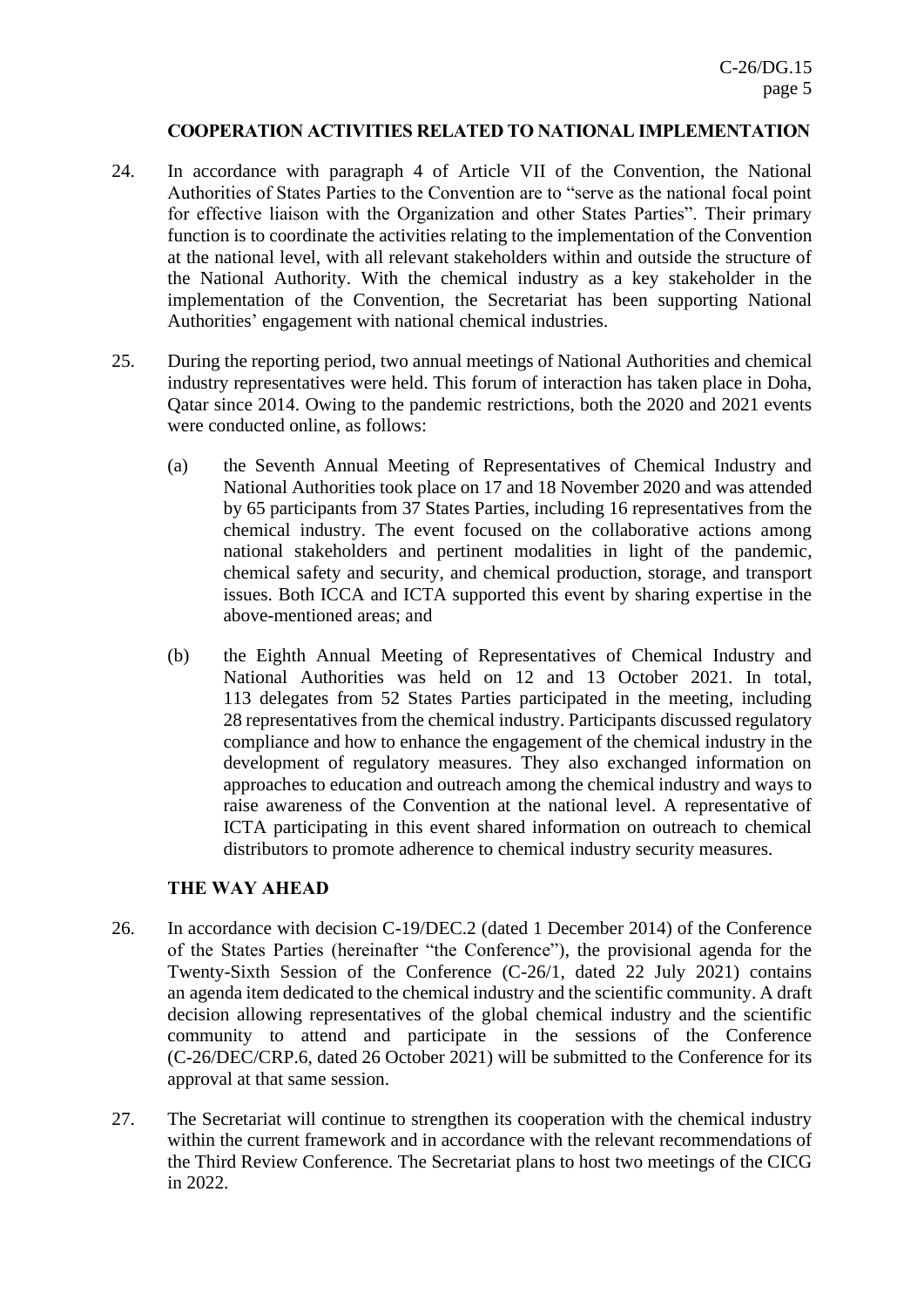Annex: Events Organised Under the Chemical Safety and Security Management Programme and Attended by Chemical Industry Representatives Since 17 October 2020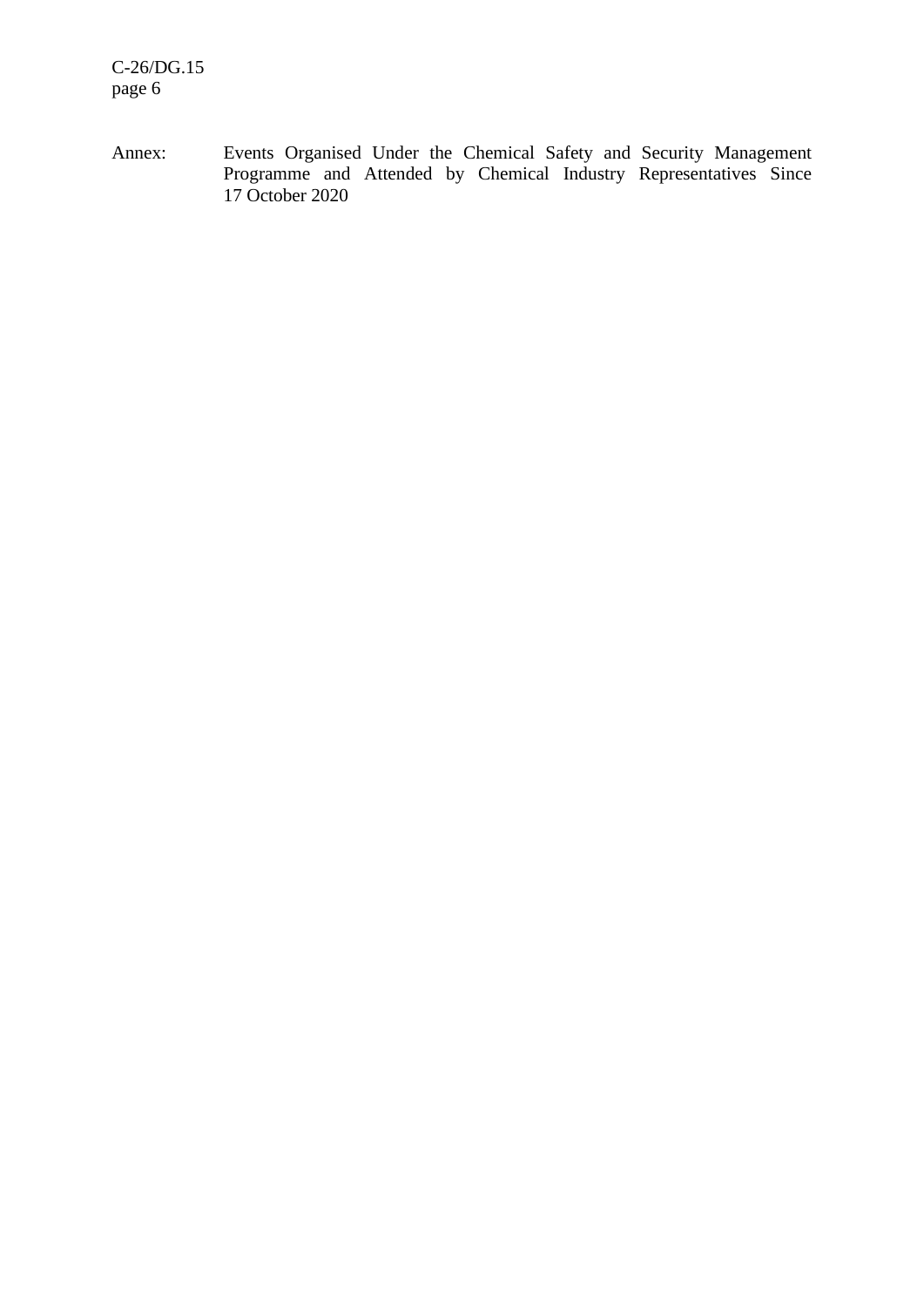#### **Annex**

### **EVENTS ORGANISED UNDER THE CHEMICAL SAFETY AND SECURITY MANAGEMENT PROGRAMME AND ATTENDED BY CHEMICAL INDUSTRY REPRESENTATIVES SINCE 17 OCTOBER 2020**

| Programme                                                                                                                                                                  | <b>Venue</b> | <b>Dates</b>           | <b>Participating Industry Associations</b><br>and Companies                                                                                                                             |
|----------------------------------------------------------------------------------------------------------------------------------------------------------------------------|--------------|------------------------|-----------------------------------------------------------------------------------------------------------------------------------------------------------------------------------------|
| <b>Advanced Course on</b><br>Chemical Safety and<br><b>Security Management</b><br>for Member States of<br>the OPCW in the<br><b>GRULAC</b> Region                          | Online       | 22 October 2020        | - ANDI<br>Protécnica Ingeniería S.A.S<br>Sociedad Nacional de Industrias                                                                                                                |
| Training Course on<br>Legislative and<br>Regulatory Issues on<br>Chemical Security for<br><b>States Parties in Asia</b>                                                    | Online       | 13 to 20 November 2020 | $-$ ICCA<br>$-$ ICTA                                                                                                                                                                    |
| <b>Advanced Course on</b><br>Chemical Safety and<br><b>Security Management</b><br>for Member States of<br>the OPCW in East Asia                                            | Online       | 17 November 2020       | - Federation of the Indonesian<br><b>Chemical Industry</b><br>PT BASF Indonesia<br>Responsible Care® Indonesia<br>PT. Nippon Shokubai, Indonesia<br>Atlantic Coatings, Inc, Philippines |
| Seminar on the<br><b>Chemical Weapons</b><br>Convention and<br>Chemical Safety and<br><b>Security Management</b><br>for Member States of<br>the OPCW in the Asia<br>Region | Online       | 23 February 2021       | <b>Qatar Petroleum</b><br><b>Qatar Fuel Additives Company</b><br>(QAFAC)<br>Oriental Trading Company (OTC)<br><b>Qatar Detergent Company (QDC)</b>                                      |
| Forum on the Peaceful<br>Uses of Chemistry: New<br>Norms on OPCW<br>Capacity-Building<br>Programmes after the<br>COVID-19 Pandemic,<br>for the Africa Region               | Online       | 1 April 2021           | HSE Department / CNPC Niger<br>Petroleum S.A., Niger<br>Mask Manufacturing, Morocco                                                                                                     |
| Training Course on<br>Legislative and<br>Regulatory Issues on<br>Chemical Security: for<br><b>States Parties in Africa</b><br>(in English)                                 | Online       | 19 to 22 April 2021    | $-$ ICCA<br>$-$ ICTA                                                                                                                                                                    |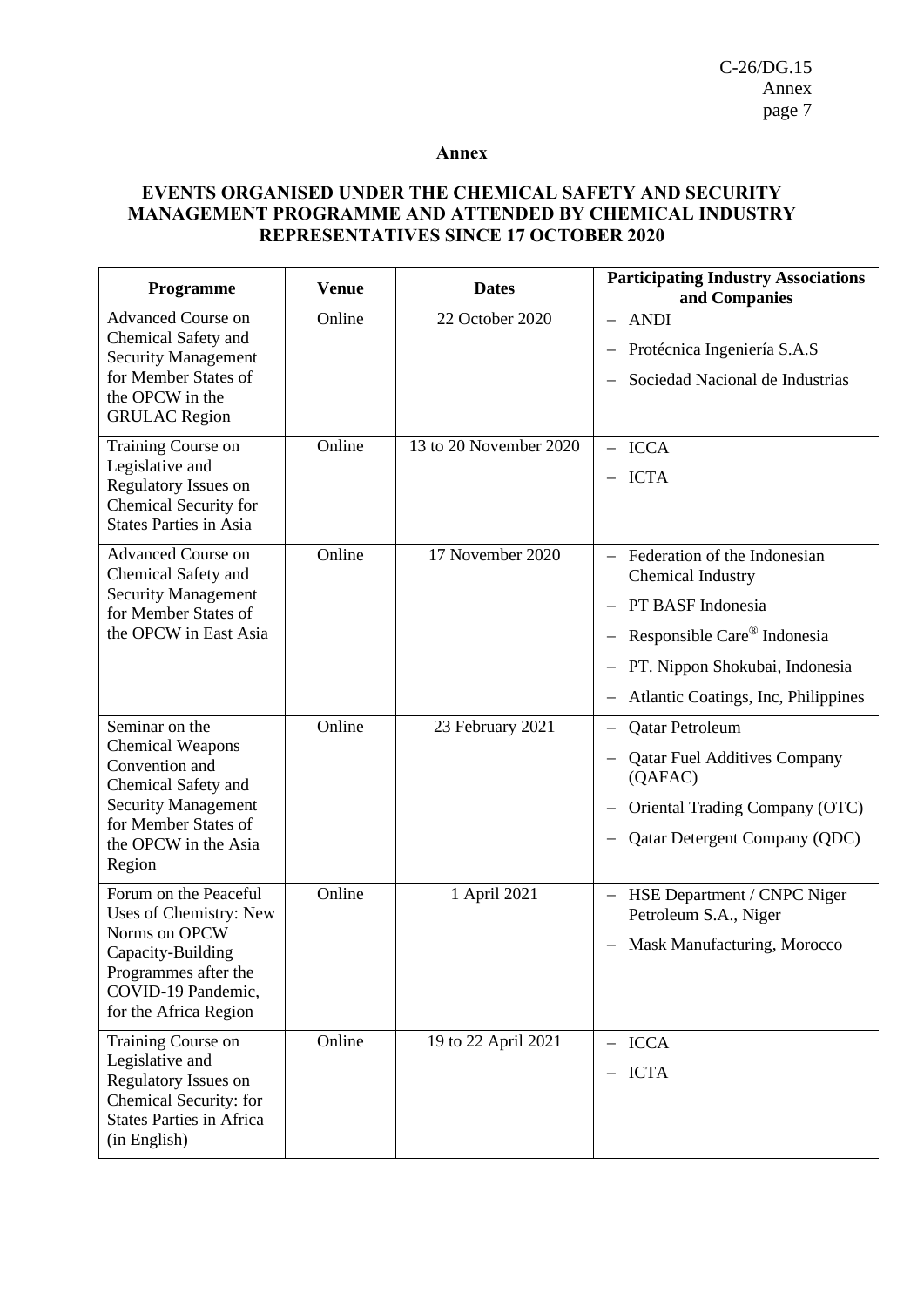C-26/DG.15 Annex page 8

| <b>Programme</b>                                                                 | <b>Venue</b> | <b>Dates</b> | <b>Participating Industry Associations</b><br>and Companies                         |
|----------------------------------------------------------------------------------|--------------|--------------|-------------------------------------------------------------------------------------|
| Launching Event:                                                                 | Online       | 29 June 2021 | Advanced Chemical Industries LTD.                                                   |
| <b>Indicative Guidelines</b><br>for Chemical Safety and<br>Security in Small and |              |              | <b>Bangladesh Chemical Industries</b><br>Corporation                                |
| Medium-Sized                                                                     |              |              | Lonsen Kiri Chemical Industries Ltd.                                                |
| Enterprises to Foster the<br>Peaceful Uses of                                    |              |              | - Best Value Chem Pvt Ltd.                                                          |
| Chemistry                                                                        |              |              | Bakersville India Pvt. Ltd.                                                         |
|                                                                                  |              |              | Navin Fluorine International Ltd.                                                   |
|                                                                                  |              |              | <b>UPL</b> Limited                                                                  |
|                                                                                  |              |              | Responsible Care® Indonesia                                                         |
|                                                                                  |              |              | Federation of the Indonesian<br>Chemical Industry                                   |
|                                                                                  |              |              | Chemical Industries Council of<br>Malaysia                                          |
|                                                                                  |              |              | Myanmar Chemical Industry<br>Association                                            |
|                                                                                  |              |              | Fauji Fertilizer Company Ltd.                                                       |
|                                                                                  |              |              | Lotte Chemical Pakistan Ltd.                                                        |
|                                                                                  |              |              | Atlantic Coatings, Inc.                                                             |
|                                                                                  |              |              | <b>Qatar Petrochemical Company</b>                                                  |
|                                                                                  |              |              | INA, d.d.                                                                           |
|                                                                                  |              |              | Petrokemija, Plc. Fertilizer Company                                                |
|                                                                                  |              |              | <b>Corporate Security DuPont</b>                                                    |
|                                                                                  |              |              | Asociación Nacional de la<br>Industria Química, A.C.                                |
|                                                                                  |              |              | Braskem Idesa                                                                       |
| Symposium on Women<br>in Chemistry                                               | Online       | 1 July 2021  | Anhui Research Institute of<br>$\overline{\phantom{0}}$<br>Chemical Industry, China |
|                                                                                  |              |              | <b>BASFSE</b><br>$\qquad \qquad -$                                                  |
|                                                                                  |              |              | Distribuidora del Caribe de<br>Guatemala S.A.                                       |
|                                                                                  |              |              | Bakersville India Pvt. Ltd.                                                         |
|                                                                                  |              |              | - PT Evonik, Indonesian Federation<br>of Chemical Industry (FIKI)                   |
|                                                                                  |              |              | Chemical Industries Association of<br>the Philippines                               |
|                                                                                  |              |              | Oil and Gas Development<br>Company Limited                                          |
|                                                                                  |              |              | Compañía Cibeles SA                                                                 |